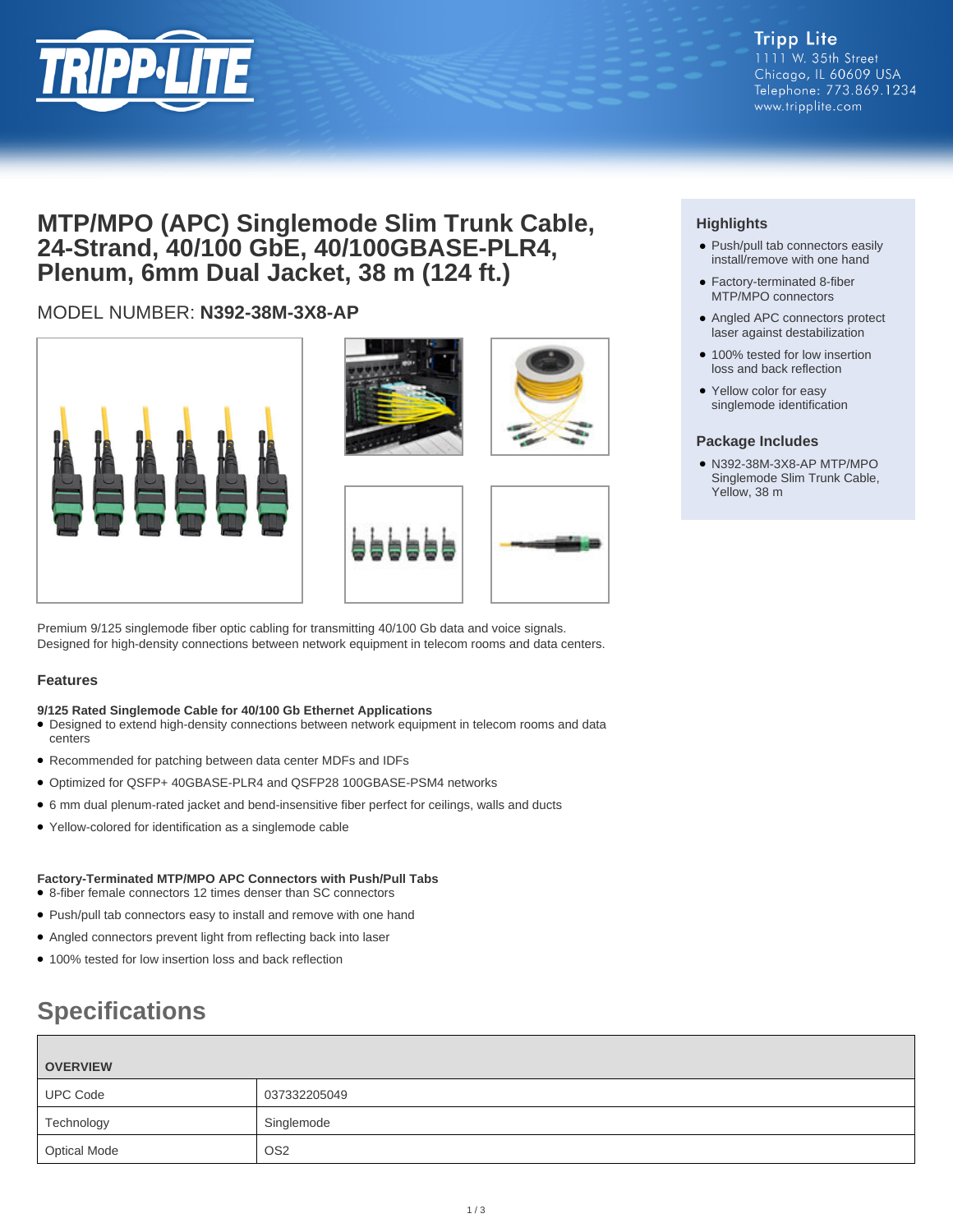

| <b>PHYSICAL</b>                      |                               |  |
|--------------------------------------|-------------------------------|--|
| Cable Jacket Color                   | Yellow                        |  |
| <b>Connector Color</b>               | Green; Black                  |  |
| Cable Jacket Material                | <b>PVC</b>                    |  |
| Cable Jacket Rating                  | <b>OFNP</b>                   |  |
| Clad Diameter (microns)              | 125                           |  |
| Core Diameter (microns)              | 9                             |  |
| Number of Fibers                     | 24                            |  |
| Cable Length (ft.)                   | 124.7                         |  |
| Cable Length (m)                     | 38.02                         |  |
| Cable Length (in.)                   | 1496.1                        |  |
| Minimum Bend Radius                  | 20MM (Dynamic); 10MM (Static) |  |
| Shipping Dimensions (hwd / in.)      | 4.72 x 10.24 x 10.24          |  |
| Shipping Dimensions (hwd / cm)       | 11.99 x 26.01 x 26.01         |  |
| Shipping Weight (lbs.)               | 3.73                          |  |
| Shipping Weight (kg)                 | 1.69                          |  |
| <b>ENVIRONMENTAL</b>                 |                               |  |
| <b>Operating Temperature Range</b>   | -4 to 140 °F (-20 to 60 °C)   |  |
| Storage Temperature Range            | -4 to 140 °F (-20 to 60 °C)   |  |
| <b>Operating Humidity Range</b>      | 5% to 85% RH, Non-Condensing  |  |
| Storage Humidity Range               | 35% to 65% RH, Non-Condensing |  |
| <b>COMMUNICATIONS</b>                |                               |  |
| Network Compatibility                | 40 Gbps; 100 Gbps; 400 Gbps   |  |
| Attenuation @ 1310NM                 | $0.36$ d $B/Km$               |  |
| Attenuation @ 1550NM                 | $0.22$ dB/Km                  |  |
| <b>Insertion Loss</b>                | 0.70dB                        |  |
| <b>CONNECTIONS</b>                   |                               |  |
| Side A - Connector 1                 | (3) 8-STRAND MTP/MPO (FEMALE) |  |
| Side B - Connector 1                 | (3) 8-STRAND MTP/MPO (FEMALE) |  |
| <b>Endface Polish</b>                | APC                           |  |
| <b>FEATURES &amp; SPECIFICATIONS</b> |                               |  |
| Push/Pull Tabs                       | Yes                           |  |